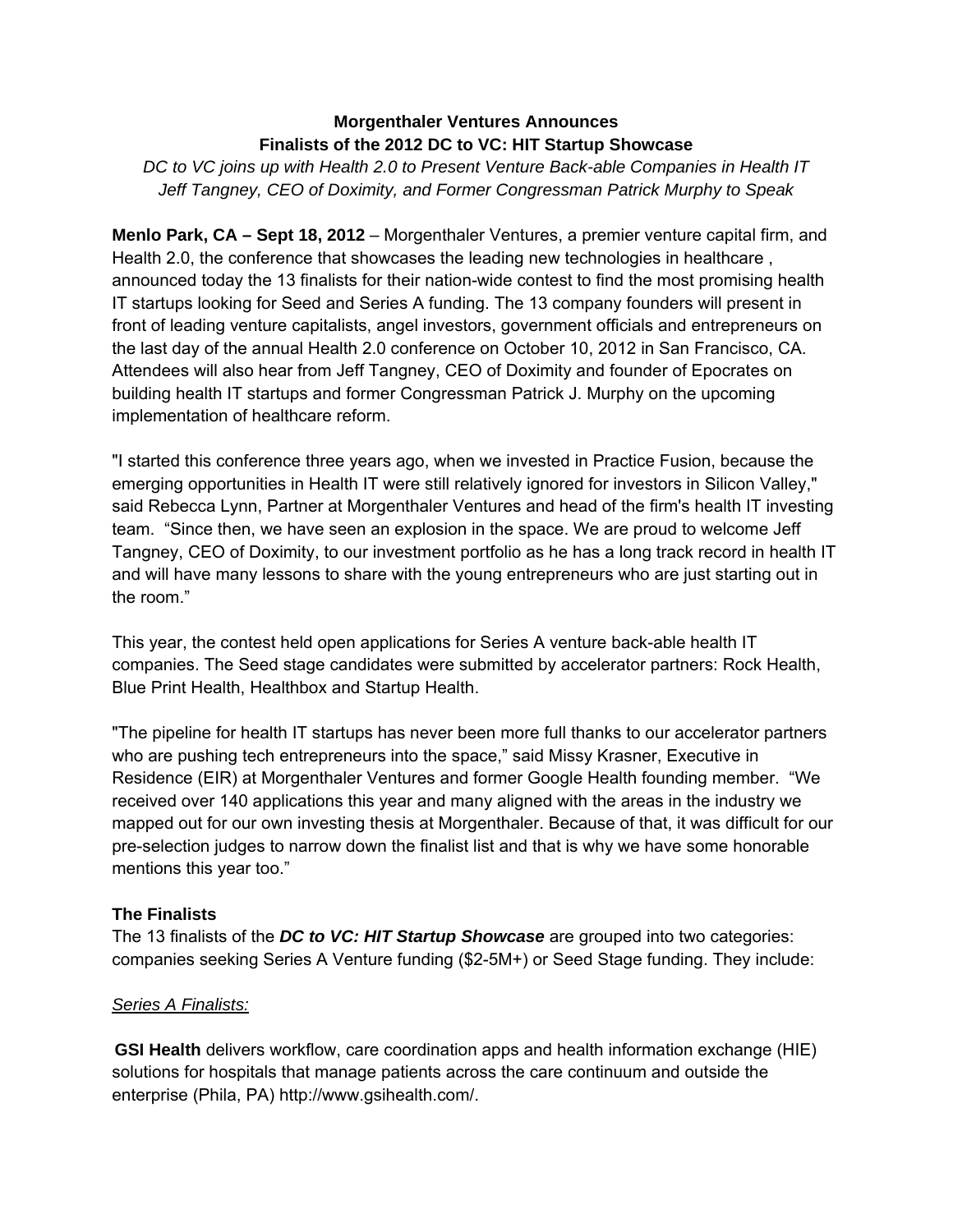**Beyond Lucid Technologies** offers a pre-hospital records or electronic health record - type (EHR) solution for ambulance providers, medics and first responders (Walnut Creek, CA) http://www.beyondlucid.com/.

**CarePlanners** is a platform that enables a nationwide network of careplanners to help patients and caregivers better navigate their individual and ongoing experiences with the healthcare system using a combination of personal services and online tools (New York, NY) http://careplanners.com/.

**Starling Health** offers an intuitive, touchscreen bedside communication system for hospitals to improve patient interaction at the point of care and help streamline the nurse triage and communication process (New York, NY) http://www.starlinghealth.com/.

**AgeTak** unleashes big data in healthcare from dispersed data silos in real-time based on consent from the true owner of the data. It offers privacy-protecting big-data solutions for analytics in healthcare (Hopkins, MN) www.agetak.com.

**HeathLoop** offers an automated patient follow-up solution that tracks patient recovery and improves outcomes by engaging patients with their doctor between visits (San Francisco, CA) http://healthloop.com/.

**Comprisma** (special candidate) helps make healthcare markets more stable, less expensive, and ultimately healthier through the creation of innovative risk pooling markets for both insurers and risk-bearing providers. This realigns the financial incentives of healthcare companies to reward cost reductions with improved health outcomes (Washington, D.C.) http://www.comprisma.com/.

The "Honorable Mention" that is considered a finalist but will not officially compete is:

**NudgeRX** reduces unplanned hospital admissions by providing daily, web-based recovery monitoring and guidance for patients and caregivers (Seattle, WA) http://www.nudgerx.com/.

# *Seed-Stage Finalists:*

**Nephosity** (submission from Rock Heath) an iPad viewer app and cloud server that enables collaborative access to medical images, anywhere, anytime (San Francisco, CA) http://www.nephosity.com/.

**Force Therapeutics** a physical therapy platform for both consumers and physical therapists that leverages telehealth to help deliver mobile care in real time (New York, NY) http://www.forcetherapeutics.com/. When they applied, they were raising a Seed Stage round, they are now expanding into a Series A round.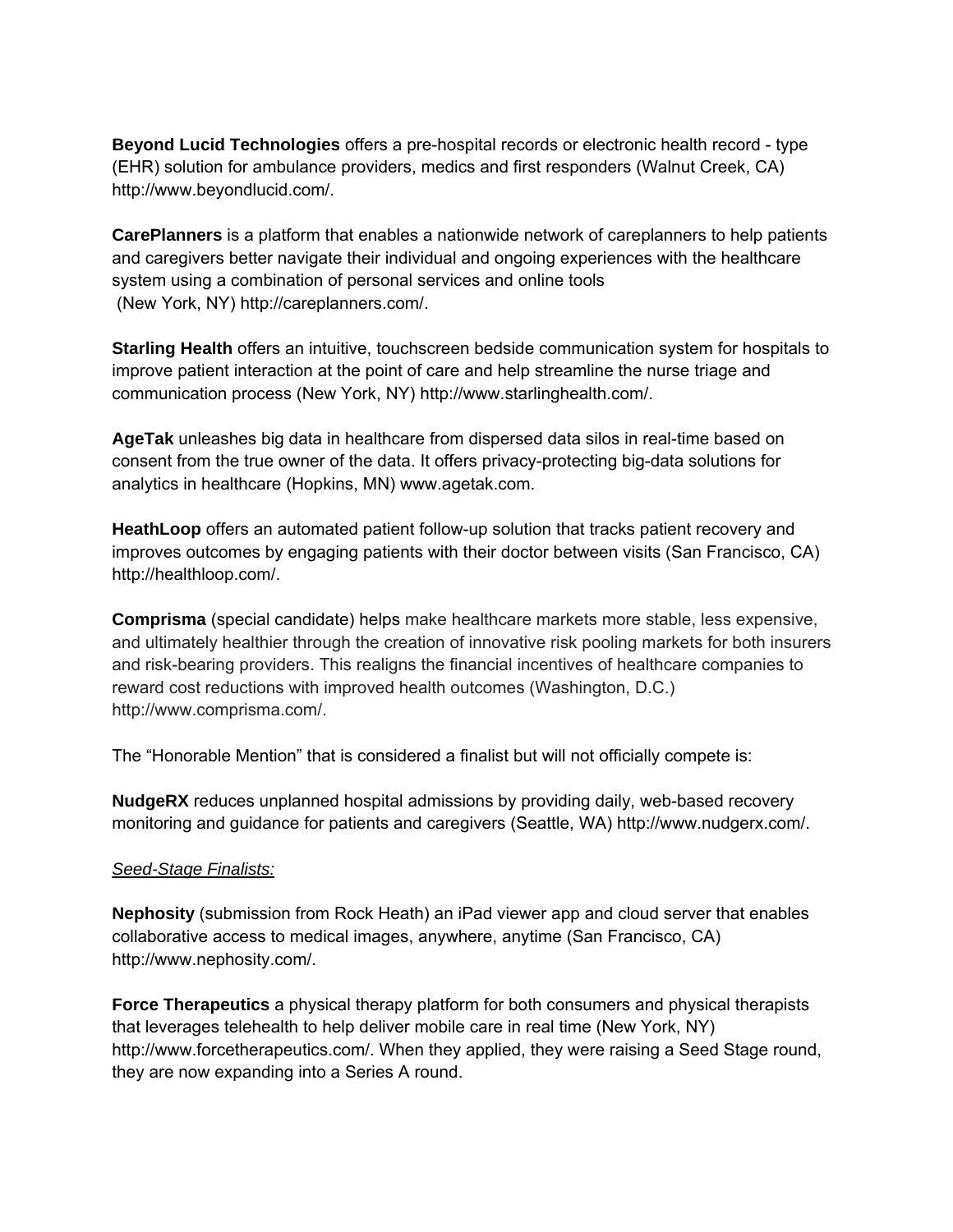**United Preference** (submission from Healthbox) offers flexible payment architectures on an easy-to-administer card platform for the delivery of employee and health plan incentives that help drive healthy behavior (Chicago, IL) http://unitedpreference.com/. When they applied, they were raising a Seed Stage round, they are now expanding into a Series A round due to client activity over the summer which now makes their programs responsible for 200K lives nationally.

**Aidin** (submission from Blue Print Health) a hospital discharge solution for social workers and case managers to refer patients to post-acute care providers or to receive care in the home (Nashville, TN) http://myaidin.com/.

**CaptureProof** (special candidate) captures, shares, and compares patient photos and videos for easy analysis by doctors who want to monitor their patient's health and physical healing over time (San Francisco, CA) http://www.captureproof.com/.

The "Honorable Mentions" that are considered a finalists but will not officially compete are:

**Genomera** (submission from Rock Health, inaugural class) a crowdsourcing health discovery service that helps any consumer create group health studies or clinical trials using social networking (San Francisco, CA) http://genomera.com/.

**Cara Health** (submission from Healthbox, inaugural class) uses language analytics and machine learning algorithms to calculate risk of unplanned adverse events based on live conversations with patients who are reporting their health status with care managers at call centers (Chicago, IL) http://www.cara-health.com/.

### **About the Competition**

Organized by Morgenthaler Ventures and Health 2.0, the contest was open to any U.S. based entrepreneur looking to raise Series A or seed capital for their health IT startup. Applications were judged by a pre-selection round of judges that included:

- Rebecca Lynn, Partner, Morgenthaler Ventures
- Missy Krasner, Executive in Residence, (EIR), Morgenthaler Ventures
- Matthew Holt, Co-Chairman, Health 2.0
- Michelle Snyder, Executive in Residence (EIR), Interwest Partners
- Christina LaMontagne, Principal, Physic Ventures
- Adam Dole, Business Planning Manager, Mayo Clinic
- Sanjay Shah, Program Officer, Innovations for the Underserved, California Healthcare Foundation
- Adam Schlifke, M.D. at Kaiser Permanente & Investor, Health Tech Capital
- JC Simbana, Director, Accelerator Program, Silicon Valley Bank (SVB)

Series A candidates needed to have a product or prototype in the market, show some proof that pilot customers or clients were using it, and were seeking approximately \$2M to \$5M+ in venture capital. Seed stage candidates had to be submitted through accelerator partners and be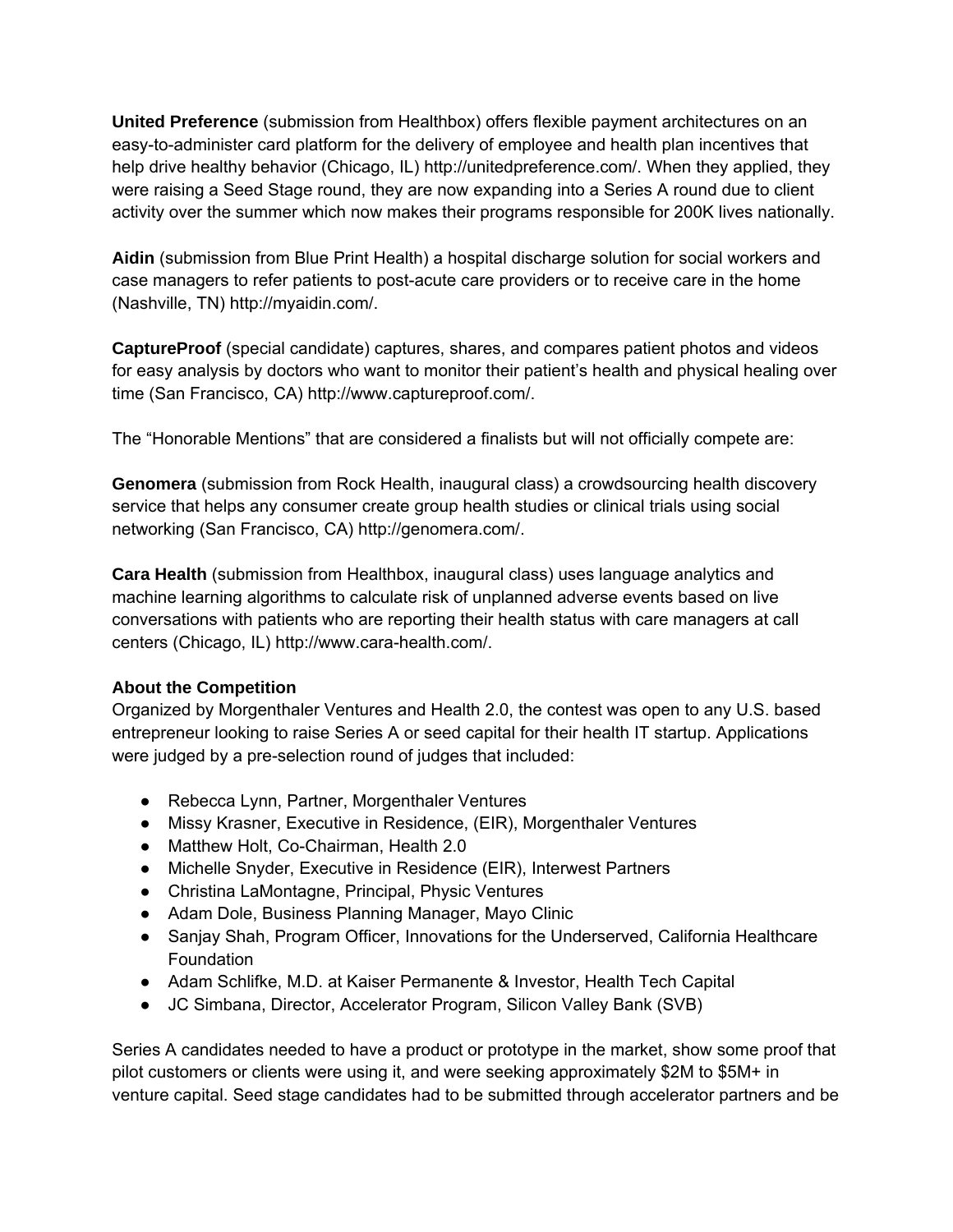actively looking for a Seed round of funding. The full judging criteria can be found at http://www.dctovc.com/challenge/.

The finalists will present in front of the following judges at the event on October 10, 2012:

Series A Judges include:

- Rebecca Lynn, Partner, Morgenthaler Ventures
- Michael Yang, Managing Director, Silicon Valley Office, Comcast Ventures
- Andy Donner, Partner, Physic Ventures
- Nina Kjellson, Partner, Interwest Partners
- Lisa Suennen, Managing Member, Psilos
- Marty Felsenthal Partner, HLM Partners

Seed Stage Juges include:

- Bob Kocher, Partner, Venrock
- Margaret Laws, Director, Innovations for Underserved Program, California Healthcare Foundation
- Anne DeGheest, Managing Director & Founder, Health Tech Capital
- Jack Young, Managing Director, Qualcomm Life Fund, Qualcomm Ventures
- Tom Rodgers, Partner, Cambia Health
- JC Simbana, Director, Accelerator Program, Silicon Valley Bank (SVB)

Each finalist will be paired with an industry Mentor to help them prepare for the final pitch event on October 10, 2012. The full list of 20 industry Mentors can be found at http://www.dctovc.com/mentors/.

# **Getting the Scoop on Healthcare Reform: 2014 and Beyond**

Morgenthaler Ventures and Health 2.0 are pleased to welcome a series of policy and government experts to this year's DC to VC event to help educate the audience on upcoming legislative changes that may impact the investing landscape in this space. Patrick J. Murphy, Former U.S. Congressman, Pennsylvania's 8th Congressional District (D) will be discussing the Affordable Care Act and Claudia Williams, Senior Advisor on Health IT at the White House will be talking about health information exchange (HIE) and Meaningful Use attestation.

The DC to VC policy session will take place from 9 - 10 a.m. on October 10th, followed immediately by the health IT startup pitch contest.

# **Sponsors & Partners**

We are grateful to our sponsors: Dell Healthcare & Life Sciences, WCG Agency and Gunderson Dettmer law firm for sponsoring DC to VC this year. We are also happy to be partnering with: Silicon Valley Bank (SVB), Health Tech Capital, University of Berkeley, Haas Business School/Hacking Heath, Rock Health, Blue Print Health, Healthbox, and Startup Health.

### **About Morgenthaler Ventures**